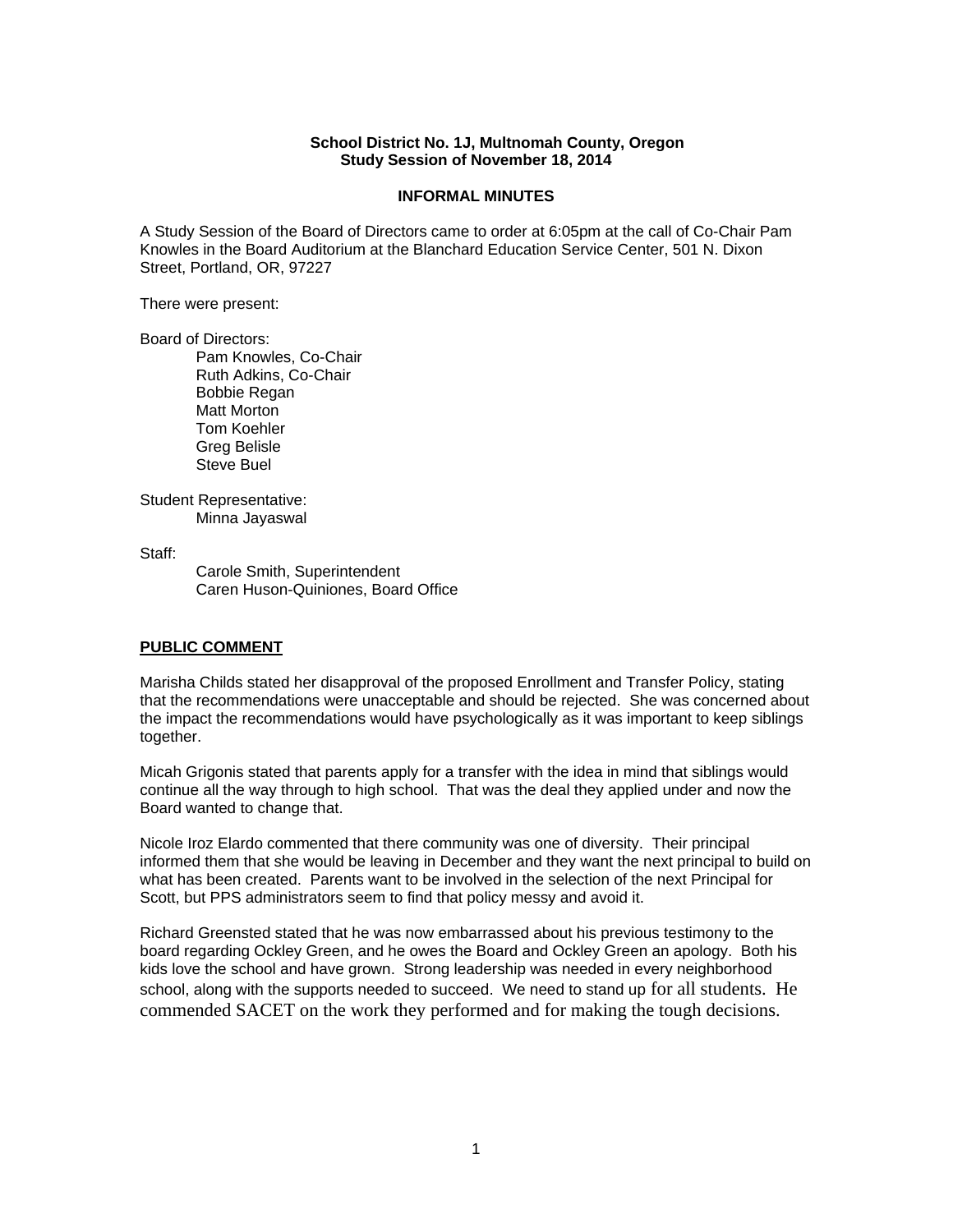# **SUPERINTENDENT'S TIMELINE FOR RECOMMENDATIONS ON ENROLLMENT AND TRANSFER**

Superintendent Smith walked the Board through her recommendation memo.

Director Koehler stated that the number 1 recommendation was missing: making sure that the neighborhood schools were performing to the degree that they should and to face consequences if they don't.

Director Buel commented that it was a very fast timeline and sketchy. The Board was looking at massive changes. At least three public meetings should be held which allow for dialogue. SACET members should be present at the public meetings to answer any questions. The meeting locations should be Madison, Roosevelt and Wilson high schools. Co-Chair Adkins requested that suggestions be given tonight and then she and Co-Chair Knowles and Superintendent Smith will discuss at Board Leadership.

Director Koehler commented that PSU said they wanted to reach 40% of the people or not do it at all; he liked that suggestion. He would like to set an aggressive target on how we will reach out to all people in the district.

Director Regan mentioned that she would like interaction with the community on the SACET recommendations, and then Board discussion at the end of public comment. Listening sessions with the community have always been successful.

Director Belisle stated that the Enrollment and Transfer Policy has always been an issue and it was unequitable. He felt SACET had done a great job in reaching out and he was comfortable in moving forward with the public hearings that were suggested by the Superintendent. Superintendent Smith added that an electronic survey would also be available online for public comment, and that people were already reaching out and communicating with us.

Director Morton commented that he was open to having more listening sessions on the topic as those bring out a lot of good information.

# **BOND DEVELOPMENT COMMITTEE RECOMMENDATIONS**

CJ Sylvester, Chief of the Office of School Modernization, provided a report and PowerPoint presentation.

Director Buel questioned if the proposal would double what one was paying in 2016. Ms. Sylvester responded that there would be on more increase in the tax rate with the second bond. Subsequent ballot measures would be renewals. \$2 per thousand would remain intact for the remainder of the 32 years.

Director Belisle stated that there is talk of PCC wanting to utilize the Jefferson campus as additional space and he wanted to make it known that he was not interested in ceding the property to PCC.

## **LEGISLATIVE PRIORITIES**

David Williams, Director of Government Relations, stated that the Board's packet contained the draft PPS 2015 Legislative Platform. The ad hoc Board Legislative Committee had prepared the document and he walked the board through the highlights of the platform. The major point was around school funding. Legislative priorities included: CTE, life-long learners, quality education